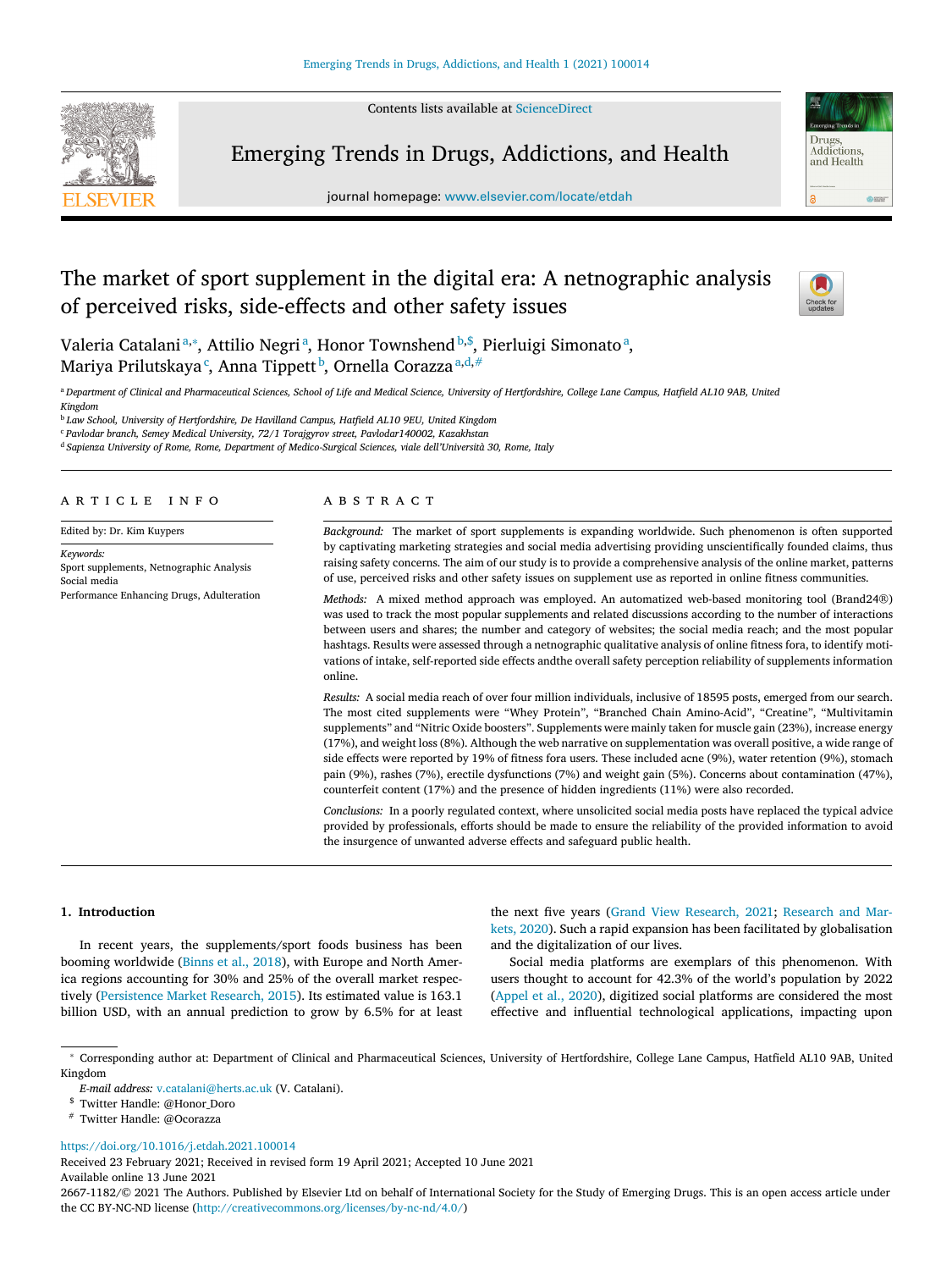daily life in a plurality of ways, from education, to commercial and social life [\(Alalwan](#page-6-0) et al., 2017).

The versatility of consumers uses and interactions of said platforms also make them the perfect tool for marketing [\(Heinze](#page-7-0) et al., 2020; Miller and [Lammas,](#page-7-0) 2010) and information sharing [\(Appel](#page-7-0) et al., 2020). An example of this is the dietary supplements' markets. Supplements and/or sport foods (e.g. gels, bars, drinks, protein powders), ergogenic, herbal and botanical supplements, vitamins, amino acids, weight loss products, among others, are widely advertised on social media platforms (e.g. Facebook, Twitter, Instagram) as "natural" and "safer" alternatives to pharmaceutical products that can be used to improve performance, physical appearance and wellbeing [\(Mazzoni](#page-7-0) et al., 2017). Such products are [increasingly](#page-7-0) discussed on Internet fora (e.g. reddit) (Rizvi et al., 2019), which play an important role in facilitating the exchange of information because they are often perceived as virtual "safe" spaces (Zhao and [Zhang,](#page-7-0) 2017). However, the information provided within these platforms is often unverified and unscientifically founded. Instead, there is a heavy reliance on personal anecdotes, leading to misinformed and/or misled users of these platforms, be that due to fraudulence or accident [\(Dwyer](#page-7-0) et al., 2018; Torok and [Murray,](#page-7-0) 2008). This is especially significant, if we consider that such products are often promoted by "fitspirational" influencers; a term used to describe individuals with high social media presence who are able to influence the general public via their social media posts about their gym activity and supplement consumption [\(Carrotte](#page-7-0) et al., 2017; Kale, [2019\)](#page-7-0).

The concern around supplements being advertised online is aggravated by evidence of their potential (intentional or accidental) adulteration, with undisclosed ingredients, such as New Psychoactive Substances (NPS) or other illicit drugs and compounds not conforming to international regulations on manufacturing, content listing, or labelling (Corazza and [Roman-Urrestarazu,](#page-7-0) 2017; Martínez-Sanz et al., 2017; [Tucker](#page-7-0) et al., 2018; [Whitehouse](#page-7-0) and Lawlis, 2017). This issue has been well [documented](#page-7-0) by a growing number of studies (Carvalho et al., 2012; [Cohen](#page-7-0) et al., 2020, [2018;](#page-7-0) [Dastjerdi](#page-7-0) et al., 2018; Judkins et al., 2010; [Kimergård](#page-7-0) et al., 2015; [Martello](#page-7-0) et al., 2007; Van Thuyne et al., 2006). Related clinical emergencies and [hospitalisations](#page-7-0) have also been documented [\(Geyer](#page-7-0) et al., 2008).

An additional factor that played a major role in the growth of the supplements market is the broadening of the supplement users cohort. Used since ancient times by elite athletes to enhance performance, speed recovery or ease pain (Garthe and [Maughan,](#page-7-0) 2018), supplements have now become widespread among lower level athletes, amateurs, sports people of all ages and the wider general public [\(CRN,](#page-7-0) 2018), giving rise to a new concept of "supplementation"(van de Ven et al., [2020\)](#page-7-0).

Although the motivations behind the intake of dietary supplements has typically been linked to a healthy lifestyle or increased sport performance, their use has been more recently associated to aestheticism; the drive to 'look good' and appear "fit" [\(Mooney](#page-7-0) et al., 2017). A correlation between supplement use, exercise addiction, appearance anxiety, poor self-esteem and severe obsessive-compulsive behaviours (Body Dysmorphic Disorder (BDM), Muscle Dysmorphia (MD)) has also been observed [\(Corazza](#page-7-0) et al., 2019).

Considering the possible health risks associated with unrestricted online availability of supplements, misleading marketing strategies and potential adulteration, our study aimed to gain a better understanding of the online sport supplements' market and to assess (a) the types of products being sold; (b) the quality of information being provided; (c) the motivations associated with their consumptions; (d) the self-reported side effects and (e) perceptions of possible contamination and adulteration.

# **2. Material and methods**

A mixed method approach was adopted, inclusive of both quantitative and qualitative assessments of the material on food supplements available online [\(Fig.](#page-2-0) 1). While the quantitative assessment was used to identify the most prevalent (a) fitness supplements sold on the Internet; (b) media platforms (e.g., commercial media, social media, fora, blogs) being used for discussion and (c) fitness fora and websites discussing supplement use for further analysis, the qualitative assessment was used to (d) identify personal insights and motivations behind fitness supplements use and (e) assess any self-reported side effects and/or perceived risks associated with the consumption of supplements and any other safety issues.

# *2.1. Quantitative assessment*

All online platform types from social media sites to generic web domains, online shops, blogs and fora were assessed using the Google search engine. To identify the most popular products sold online, generic keywords such as "most used sport supplement", "most sold sport supplement", and "most popular sport supplement" were entered in the Google search engine. The search was carried out manually for 30 consecutive days (July 15<sup>th</sup>- August 14<sup>th</sup>, 2019). All searches were performed in English language.

In order to assess the large amount of data identified from the most popular products and fora of discussion, an automatized online monitoring tool named Brand24® was used. This software provides a real time analysis of the web across multiple channels (e.g., news sites, social media, blogs, fora), allowing for the collection of mentions, discussion volumes and other features in online fora and elsewhere [\(Ortenzi,](#page-7-0) 2017). Such tools have also shown to be an effective measure for demographics, sentiments and other variables in social media research, with particular regard to online fora [\(Ahmed,](#page-6-0) 2019; Batrinca and [Treleaven,](#page-7-0) 2015). The inclusion criteria for the identification of the most popular products in our search were: (a) number of interactions between users (i.e., communications among audience members); (b) number of shares (i.e., broadcasts of the content on social networks to their connections, groups, or specific individuals); (c) number and category of web sites (e.g., social media, fora, news); (d) social media reach (i.e., the number of users who have come across a particular content on a social platform) and (e) most popular hashtags associated to the keyword (excluding those related to specific brands or distributors). The most popular/relevant fora of discussion were selected according to (a) relevance of research objective: only websites discussing fitness, sport or wellbeing related subjects were considered for analysis; (b) activity of the forum: only thread generated within the past 10 years were included in the study; (c) number of posts every month, (d) frequency of posts: only those with more than seven posts per week were included to ensure that members were actively posting on the forum and (e) all considered fora were publicly accessible. Results were then manually filtered to avoid duplication of results and unrelated mentions.

# *2.2. Qualitative assessment*

The qualitative analysis of the emerged data consisted of a sentiment analysis on the most discussed fitness supplements, alongside a thematic content analysis of the most popular fitness fora previously identified during the quantitative assessment. This was undertaken between September  $20^{th}$  – October  $20^{th}$ , 2019.

#### *2.2.1. Sentiment analysis*

The sentiment analysis was implemented using the Brand24® "deep learning" approach. Such an approach enabled the systematic use of natural language processing, text analysis, computational linguistics and biometrics to identify, extract, quantify, and study affective states and subjective information from users across large datasets. The tool automatically recognized the positive, negative and neutral tones of the phrases in-text, providing a polarity index that represents the value of the positive and negative opinion about the given keyword. Results were then manually classified according to their type and source (e.g., supplement commercials, supplement reviews, supplement discussion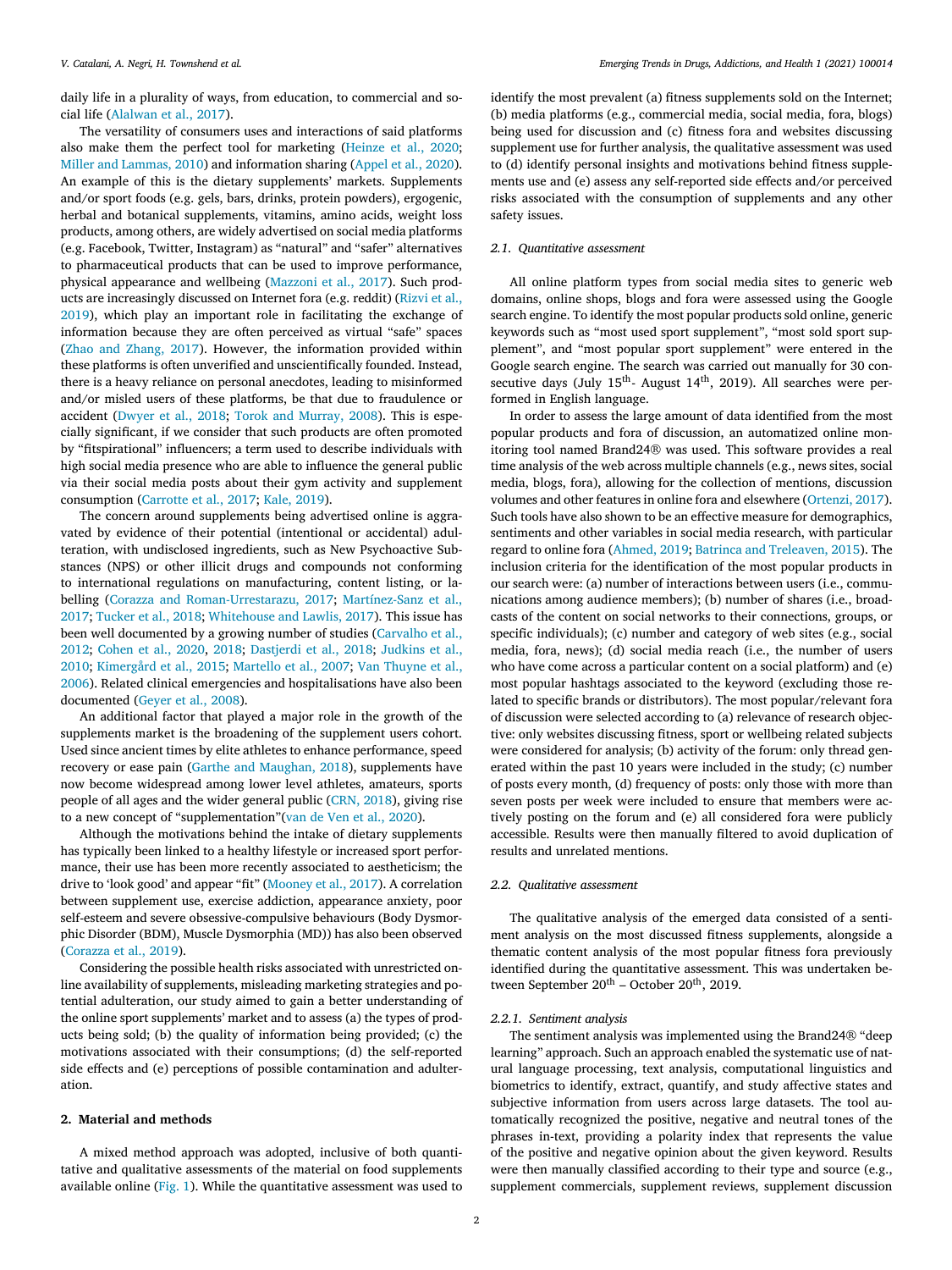**Fig. 1..** Research methodology flow diagram.

<span id="page-2-0"></span>

threads, supplement news comments, supplement-related possible adverse events report, and other).

# *2.2.2. Thematic analysis*

The most popular fitness fora, were searched for mentions of the supplements identified as most popular. Posts were then subject to manual thematic content analysis, with four key content themes being observed which included motivations for uptake and/or use; experienced side effects; perceptions of contamination; and availability of information. Each discussion thread was then manually classified according to their type and source, which included: supplement adverts; supplement reviews; supplement discussion threads; supplements news commentaries; supplement-related possible adverse events reports; and other.

#### *2.2.3. Ethical Considerations*

Due to the inclusion requirement, all fora included within this research were open access and did not require a registration process and/or subscription. All reported materials were considered of public access [\(Coomber,](#page-7-0) 2011). The netnographic nature of this research is comparable of that of open-access-media analysis. In this type of analysis, informing fora users of the research potentially disturb the natural posting behaviours on these sites, particularly in the instances of sensitive topics [\(Kozinets,](#page-7-0) 2015, [2010;](#page-7-0) Langer and [Beckman,](#page-7-0) 2005; Tuikka et al., 2017). Hence fora users were not informed of this study. Despite the open access nature of these platforms , in order to minimise any potential damage to the fora users, particularly due to the occasional use of Verbatim quotes throughout this research, every effort was undertaken to ensure the [anonymity](#page-7-0) of all fora posters [\(Kozinets,](#page-7-0) 2002; Xun and Reynolds, 2010). No provision of names, profile pictures and/or comments containing distinguishable information was provided in an effort to minimise potential harms [\(Skågeby,](#page-7-0) 2009).

#### **3. Ethics Approval**

The study was approved by the Human Sciences Ethics Committee at the University of Hertfordshire (HSK/SF/UH/00104) as part of the ongoing monitoring activities undertaken by our team.

#### **Table 1**

Automatized online monitoring results of sport supplements related keywords.

| Number of mentions              | 18595         |
|---------------------------------|---------------|
| <b>Mentions per category</b>    |               |
| Web (including sponsored pages) | 7,452 (40,1%) |
| Blogs                           | 6,568 (35,3%) |
| Social                          | 3,564 (19,2%) |
| Forum                           | 723 (3,9%)    |
| News                            | 158 (0,8%)    |
| Other                           | 130 (0,7%)    |
| <b>Number of Interactions</b>   | 12.978        |
| Number of Shares                | 1.553         |
| Social Media Reach              | 4.000.000     |

Notes. This table (Table 1) shows the total number of mentions on various online resources for generic keywords (e.g. "most used sport supplement", "most sold sport supplement") for the selected period. The table also displays the number of interactions and shares between users on the subject, as well as the estimation of the number of users who were exposed to such content (i.e. Social Media Reach).

#### **4. Results**

# *4.1. Quantitative assessment*

The automated analysis conducted with Brand24® on the results manually obtained, identified a total of 18,595 references for the generic keywords listed in the method section (e.g. "most used sport supplement" and "most sold sport supplement"). The total Social Media Reach was 4 million, with a total of 12,978 interactions among users and 1,553 shares of contents. The results are shown in Table 1.

The most cited supplements online, as identified by Brand24®, were: Creatine, Branched Chain Amino Acid (BCAA), Whey Protein, Nitric Oxide (NO) boosters and Multivitamin supplements. The number of mentions for each supplement are presented in [Table](#page-3-0) 2, together with the number of interactions between users, the posts shared on social media platform and the individual reached by the content. "Whey protein" was the most discussed fitness supplement on the web, constituting 44,954 interactions and 1,206 shares, with a total of 7.1 million people poten-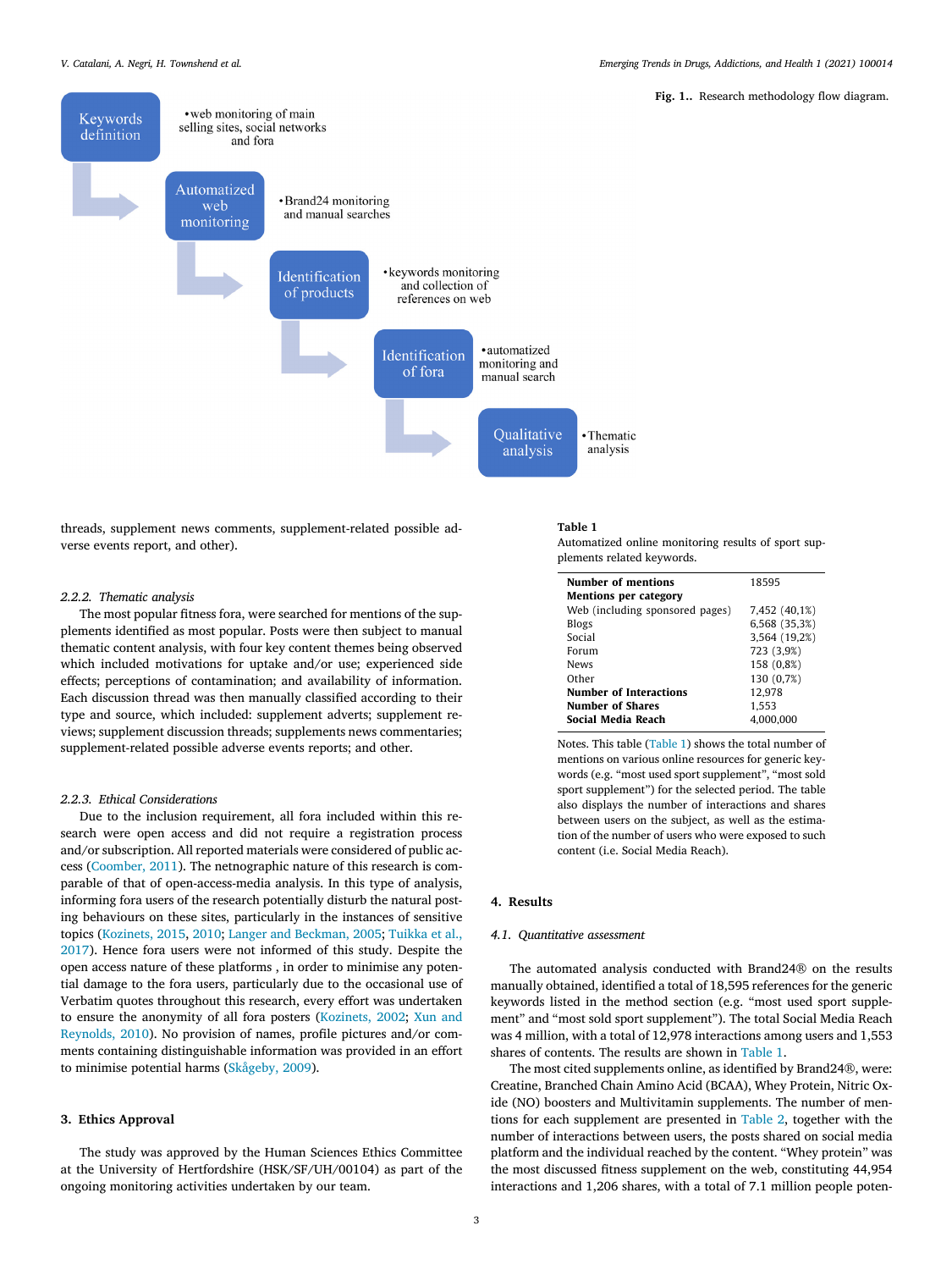# <span id="page-3-0"></span>**Table 2**

|  |  | Mentions for the most discussed fitness products online. |  |  |
|--|--|----------------------------------------------------------|--|--|
|  |  |                                                          |  |  |

| Keyword                                | Mentions | Mentions per category                                                                                       | <b>Interactions</b> | <b>Shares</b> | Social Media Reach |
|----------------------------------------|----------|-------------------------------------------------------------------------------------------------------------|---------------------|---------------|--------------------|
| Creatine                               | 9.375    | Social: 2,944 (31,4%)<br>Forum: 394 (4,2%)<br>Blogs: 804 (8,6%)<br>News: 11 (0,1%)<br>Web: 5,222 (55,7%)    | 6.108               | 779           | 3,5<br>M           |
| Branched Chain Amino<br>Acid / BCAA    | 8,290    | Social: 4,076 (49,3%)<br>Forum: 141 (1,7%)<br>Blogs: 850 (10,2%)<br>News: 28 (0,3%)<br>Web: 3,195 (38,5%)   | 10,598              | 638           | 3,2<br>M           |
| Whey protein                           | 17,438   | Social: 6,616 (37,9%)<br>Forum: 245 (1,5%)<br>Blogs: 1,907 (10,9%)<br>News: 33 (0,2%)<br>Web: 8,637 (49,5%) | 44,954              | 1,206         | 7,1<br>M           |
| Nitric Oxide / Nitric<br>Oxide Booster | 10,392   | Social: 712 (6,8%)<br>Forum: 282 (2,7%)<br>Blogs: 1,100 (10,6%)<br>News: 28 (0,3%)<br>Web: 8,270 (79,6%)    | 1,502               | 316           | 472,000            |
| Multivitamin                           | 9,063    | Social: 2,396 (26,4%)<br>Forum: 114 (1,3%)<br>Blogs: 1,815 (20,0%)<br>News: 54 (0,6%)<br>Web: 4,684 (51,7%) | 27,912              | 3,302         | 2,7<br>M           |

Notes. This table (Table 2) displays the number of mentions of the most cited supplements in our quantitative analysis, as well as the number of interactions and shares between users on the subject, and Social Media Reach.

#### **Table 3**

Sentiment analysis and related hashtags for sport supplements related keywords.

| Mentions          | 18595                                                                              |
|-------------------|------------------------------------------------------------------------------------|
| Positive          | 7771 (86%)                                                                         |
| Negative          | 1261 (14%)                                                                         |
| Trending hashtags | #fitness; #workout; #gym; #health; #protein; #weightloss; #mybodyfirst; #nutrition |

Notes. This table (Table 3) shows the automated sentiment analysis (i.e. the identification and quantification of affective states and subjective information) for generic keywords (e.g. "most used sport supplement", "most sold sport supplement"). "Neutral" mentions (i.e. neither positive nor negative mentions) are not considered in the analysis. The table also displays trending hashtags related to the online content.

tially reached by related content. This was followed by Multivitamins (27,912 interactions, 3,302 shares, 2.7 million Social Media Reach) and BCAA (10,598 interactions, 638 shares, 3.2 million Social Media Reach).

Furthermore, the four forum-hosting websites identified as the most popular were: Elitefitness.com; Uk-muscle.co.uk; Gymkaki.com; and Training.fitness.com

# *4.2. Qualitative assessment*

# *4.2.1. Sentiment analysis*

Among the collected mentions, supplements were mainly discussed online in positive terms. The most popular hashtags associated with these products were "#fitness", "#workout", "#gym", "#health" and "#protein" (Table 3). The most positively rated products were "Branched Chain Amino Acids" (87%) and "Whey protein" (81%), and the three most popular hashtags related specifically to these products were "#wellness", "#healthy", "#nutrition" and "#lifestyle" (Table 4). Examples of comments identified by the sentiment analysis and classified as "positive" and "negative" are listed within the supplementary material.

#### *4.2.2. Thematic analysis*

The thematic analysis identified a total of 123 relevant discussion threads across the four identified forum-hosting websites. Each of these threads was then manually analysed according to the themes presented in the methods section.

| Table 4                                                |
|--------------------------------------------------------|
| Sentiment analysis for the most discussed supplements. |

| Keyword      | Positive | Negative | <b>Trending hashtags</b>       |
|--------------|----------|----------|--------------------------------|
| Creatine     | 2.335    | 789      | #fitness                       |
|              | (75%)    | (25%)    | #workout                       |
|              |          |          | #bodybuilding                  |
| <b>RCAA</b>  | 3.377    | 485      | #fitness                       |
|              | (87%)    | (13%)    | #protein                       |
|              |          |          | #workout                       |
| Whey protein | 5.532    | 1255     | #fitness                       |
|              | (82%)    | (18%)    | #supplements                   |
|              |          |          | #protein                       |
| Nitric Oxide | 580      | 259      | #health                        |
| (Booster)    | (69%)    | (31%)    | $#$ nutrition                  |
|              |          |          | #healthylifestyle              |
| Multivitamin | 2.750    | 649      | #health                        |
|              | (81%)    | (19%)    | #vegansupplements<br>#wellness |

Notes. This table (Table 4) shows the automated sentiment analysis and trending hashtags related to the most cited sport supplements online.

*4.2.2.1. Motivations of uptake.* A wide range of motivations for uptake and/or use were identified [\(Table](#page-4-0) 5) and were subsequently ranked according to the frequency of mention. "Muscle gain" was the most common reason referred to on these platforms for the use of supplements (23%). In this context, muscle gain specifically refers to that undertaken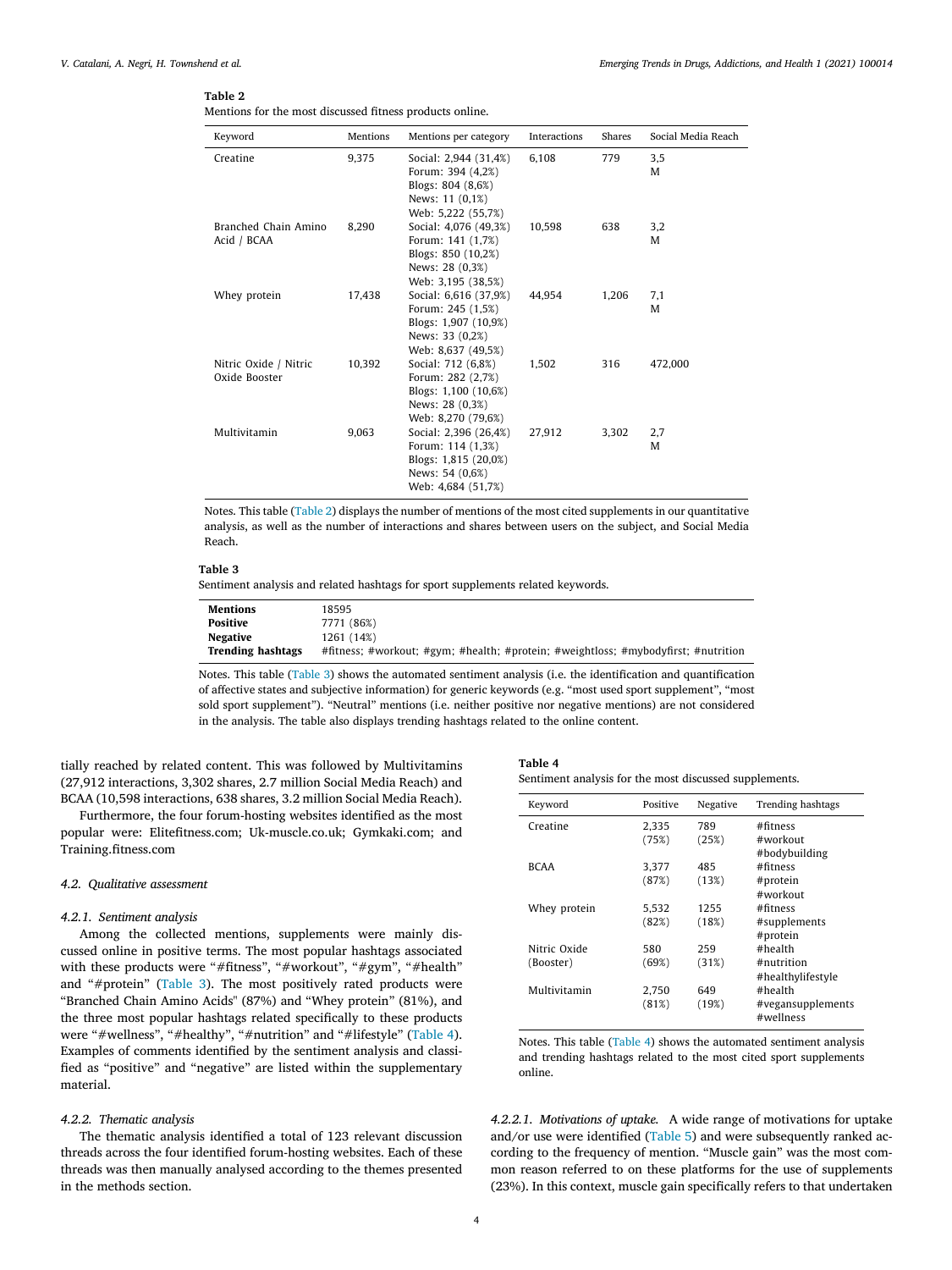#### <span id="page-4-0"></span>**Table 5**

Motivations for supplement use.

| Motivation                                | Percentages |
|-------------------------------------------|-------------|
| Muscle gain                               | 23%         |
| Energy                                    | 17%         |
| Weight loss                               | 8%          |
| Weight gain                               | 7%          |
| Strength                                  | 5%          |
| Contribute to effect /reduce side effects | 4%          |
| Injury recovery                           | 4%          |
| Fat loss                                  | 3%          |
| Muscle maintenance                        | 3%          |
| Blood flow                                | 2%          |
| General health                            | 2%          |
| Overcome plateau                          | 1%          |
| Endurance                                 | 1%          |
| Memory loss                               | 1%          |
| Aiding sleep                              | 1%          |
| Cortisol reduction                        | 1%          |
| Stress reduction                          | 1%          |
| Appetite                                  | 1%          |
| Hair                                      | 1%          |
| Post Cycle Therapy (PCT)                  | 1%          |
| Therapeutic effects                       | 1%          |
| Evesight                                  | 1%          |
| Water retention                           | 1%          |
| Low blood sugar                           | 1%          |
| Stay youthful                             | 1%          |
| Masculinity                               | 1%          |
| Organ health                              | 1%          |
| Cardiovascular health                     | 1%          |
| Bone health                               | 1%          |
| Skin                                      | 1%          |
| Confidence                                | 1%          |
| Testosterone production                   | 1%          |
| Physiotherapy after neurological disorder | 1%          |

Notes. This table displays the wide-ranging rationales for the uptake and/or continued use of supplements, as mentioned on the assessed forums as part of the netnographic research component. The percentages reflect the prevalence of mentions of these rationales, with the most cited reasons being 'muscle gain', 'energy' and 'weight loss'.

for body image as opposed to strength, which was mentioned only 8 times (5%) across the assessed threads.

The second most commonly self-reported motivation for use was "energy", with 23 (17%) forum discussion threads mentioning the (positive) effects supplements can have on energy levels. This was particularly prevalent in relation to BCAA, Creatine and Multivitamins. The main purpose of increasing energy levels through supplementation was to enhance workouts and training performances, not to boost daily basic energy level.

The following motivations were weight loss and gain respectively, whilst other motivations included: strength; fat loss; injury recovery; muscle maintenance; blood flow; and general health maintenance – a full list along with their prevalence percentages can be viewed in Table 5.

*4.2.2.2. Experienced side effects.* Overall, 16% of all assessed posts reported side-effects linked to individual posters supplement intake (Table 6). Acne was one of the most commonly mentioned side effects, along with unwanted water retention and stomach pain (9%). Acne was predominantly discussed in relation to the use of Whey Protein, though it did also come up in relation to the use of Multivitamins and Nitric Oxide supplements, too. One forum user discussing this side effect stated: "*Since I started using my new supplements from NO, I have been having some rather bad acne. This is the first time it is happening to me – never thought that just supplements can cause these problems*".

Water retention was mentioned solely in relation to the use of Creatine, while stomach pain was mentioned in posts discussing BCAAs,

#### **Table 6**

Common side effects reported by supplement users.

| Side effect                | Percentages |
|----------------------------|-------------|
| Acne                       | 9%          |
| Water retention            | 9%          |
| Stomach pain               | 9%          |
| Rash                       | 7%          |
| Erectile dysfunction       | 7%          |
| Weight gain (General)      | 7%          |
| Gas                        | 5%          |
| Diarrhoea                  | 5%          |
| Sweating                   | 2%          |
| Cramps                     | 2%          |
| Kidney stones              | 2%          |
| Makes unwell (unspecified) | 2%          |
| Sleep Deprivation          | 2%          |
| Worsened OCD symptoms      | 2%          |
| Burning sensation          | 2%          |
| <b>Bloating</b>            | 2%          |
| Increased heartrate        | 2%          |
| Headache                   | 2%          |
| Urine colour change        | 2%          |
| Feeling sick               | 2%          |
| Discoloured urine          | 2%          |
| Headache                   | 2%          |
| Swelling                   | 2%          |
| High temperature           | 2%          |
| Dehydration                | 2%          |
| Constipation               | 2%          |

Notes. This table (Table 6) displays the variety of side-effects mentioned by forum posters regarding their use of any sport supplements, on the assessed forums as part of the netnographic research component. Percentages reflect the prevalence of their mentions across the assessed forums, with the most mentioned being 'acne', 'water retention' and 'stomach pain'.

Whey Protein and Multivitamins and was actively linked by forum contributors as a direct causal effect from the supplements, with one discussion thread specifically titled *"I think my new protein is giving me bad stomach pains"*.

Rashes (7%) and Erectile Inconsistencies (7%) were also reported. The rashes discussed were of various types (body location) and were mentioned only in relation to Whey Protein consumption. Erectile inconsistencies, a term with which here we refer to as either additional erections or difficulties in obtaining an erection, were predominantly discussed in relation to Nitric Oxide and its perceived ability to positively influence this. More side-effects and the regularity of their reference have been reported in Table 6.

*4.2.2.3. Perception of contamination issues and other health concerns on supplement use.* 10% of all assessed discussion threads contained reference to contamination and products being labelled and sold incorrectly. Whilst 47% of these posts expressed a concern specifically about contaminated products, 18% addressed concerns regarding counterfeit products, 12% mentioned hidden ingredients and 6% referred to the presence of illegal substances in supplements [\(Table](#page-5-0) 7). Sometimes, mentions of brands/websites believed to be selling counterfeit products were also made. For instance, one forum user stated: *"most supplements out there have tons of fillers and a pathetic amount of ingredients/dosages. They are worthless. [This brand] actually puts in tons of ingredients in their stuff"*.

*4.2.2.4. Sources of information.* Results from the thematic analysis [\(Table](#page-5-0) 8) showed that, from the 24% of forum threads that specifically mentioned or discussed sources of information for supplementation, a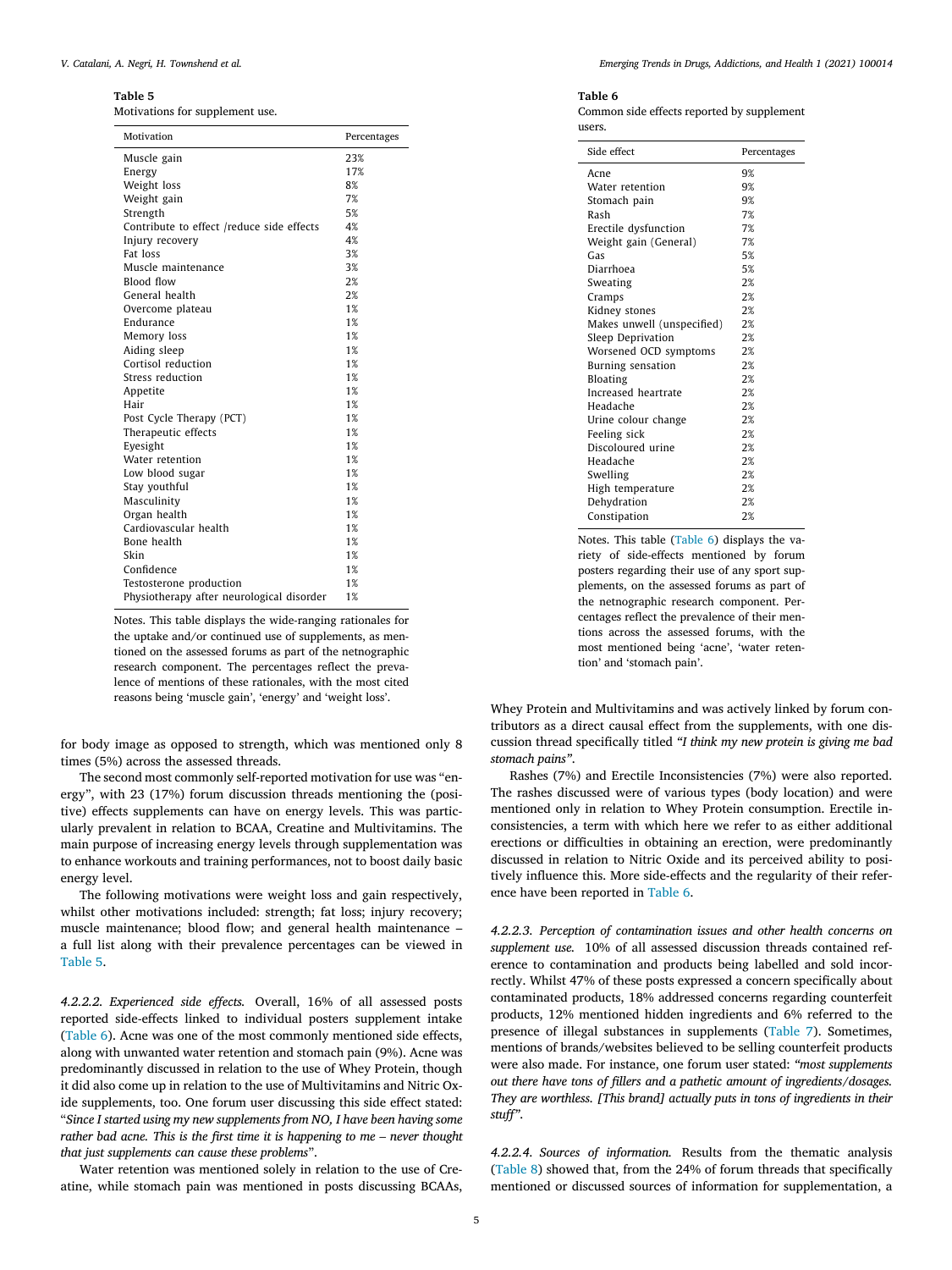#### <span id="page-5-0"></span>**Table 7**

Common concerns regarding products contamination.

| Types                     | Percentages |
|---------------------------|-------------|
| Contamination             | 47%         |
| Counterfeit products      | 18%         |
| Hidden ingredients        | 12%         |
| <b>Illicit substances</b> | 6%          |
| Content scepticism        | 6%          |
| Quality concern           | 6%          |
| Misinformation            | 6%          |
|                           |             |

Notes. This table (Table 7) shows the concerns voiced on the assessed forums, as part of the netnographic research component, regarding the potential health concerns, specifically related to the contamination of supplement products. A total of 47% of the assessed posts mentioned contamination as a concern, with other significant worries being the potential for counterfeit supplement products (18%) and hidden ingredients within said products (12%).

# **Table 8**

Sources of information on supplement use.

| Percentages |
|-------------|
|             |
|             |
|             |
|             |
|             |
|             |
|             |
|             |
|             |
|             |
|             |
|             |

Notes. This table (Table 8) displays the noted, discussed or evidenced ways of information gatheringregarding supplement use, as seen on the assessed forums, as part of the netnographic research component. The most observed information source was academic studies, with 30% of assessed posts mentioning or linking academic research materials. Secondly, the generic 'online' – a specifically vague title in order to encompass the range of online-based resources (21%), and fitness influencers (17%).

wide variety of sources are relied upon. Academic studies were identified as the most popular source of information, with 30% of posts referencing and/or discussing an academic paper/study or providing a hyperlink to a journal article.

The second most cited source (21%) was generically termed "online"; a term which is defined in this context as including supplementdedicated websites and social media. The third most-referred to source was identified as "fitness influencers" (17%), which is of particular significance due to the lack of regulations on these posts.

Furthermore, "nutritionists" and "doctors" were among the lesser mentioned sources for information, with a mention percentage of only 2%, highlighting the potentially high likelihood of inaccurate information circulation amongst supplments users' communities.

Fora themselves as an information source were excluded from this analysis, as the act of an individual posting on the forum would constitute their procurement of information from this source and it was therefore deemed an unnecessary distinction.

# **5. Discussion**

The implementation of novel netnographic approaches has allowed us to collect and analyse a large amount of real-world data on supplement use, uncovering a wide range of concerns and self-identified

side-effects as posted in online communities and social media; platforms which are often considered safe spaces for open discussion. Popular products, such as Creatine, BCAA, Whey Protein, Nitric Oxide boosters and Multivitamin supplements were widely discussed online across a variety of website, fora and social media. Up to seven million people were exposed to comments, advice, and other supplement-related unsolicited content for the period of the monitoring.

The sentiment analysis outcome showed a strong positive attitude towards the supplements identified as the most popular online [\(Table](#page-3-0) 4), especially BCAA and Multivitamins. These two were associated with diverse hashtags, including fitness-oriented hashtags (i.e., #fitness, #workout) for BCAA and more health oriented (i.e., #health, #wellness) hashtags for the multivitamin.

Fora and social media posts on supplements were strongly and positively associated to the concepts of sporting success, increased and superior athletic performances, increased success in daily life and general health and wellness. Both the findings of our sentiment and thematic analysis identified common motivations for dietary supplements intake [\(Table](#page-4-0) 5); the most common being muscle gain and energy boost. It is important to observe here how "muscle gain" is sought for appearance purposes rather than strength and could be easily associated with the need to reach a "bigger" body shape. This is also true for the other high scoring motivations (e.g., weight loss and weight gain), which makes it difficult to discern the purely sport/performance orientated usage to the one linked to body image ideals and conception. Motivations of intake related to general health and wellbeing were also present but in low percentages (e.g., 2%, 1%).

Side-effects related to supplement consumption were found in 16% of the analysed posts. As highlighted in [Table](#page-4-0) 6, side effects included acne or water retention, followed by stomach pain, rashes and erectile disfunction. Though the water retention was not explicitly stated to be causing harm or pain to anyone, it was regularly cited as an undesirable side effect, predominantly due to the perceived impact on body image. Such results in part confirm those already reported in the literature [\(Powers](#page-7-0) et al., 2003; Davies, 2015), which have also being linked to the undisclosed presence of contaminants, such novel psychoactive substances, or adulterants in the purchased products [\(George,](#page-7-0) 2003; [Tucker](#page-7-0) et al., 2018; [Venhuis](#page-7-0) et al., 2014). This aspect requires further investigations, especially in terms of the more severe and worrisome side effects, such as compromised kidney dysfunction [\(Gabardi](#page-7-0) et al., 2007), liver damage [\(Gavrić et](#page-7-0) al., 2018; [Krishna](#page-7-0) et al., 2011) and intestinal bleeding [\(Zeichner](#page-7-0) et al., 2014)

From our study, it emerged that the majority of our sample (86%) did not perceive food supplements as risky or dangerous. This finding is supported by the fact that the volume of mentions, interactions and shares on this topic between users was very low (less than 1%). It could be suggested then that supplements and fora users are unaware of both the existence of and types of potential severe risks and side effects associated with food supplements usage.

The same low volume of mentions was found when results were filtered to identify mentions related to supplements' "adulteration and contamination", limited to the 10% of the analysed posts (Table 7). Among these, concerns in terms of potential contamination of the supplements and the presence of hidden ingredients, such as illicit drugs, NPS, etc., were frequently mentioned. Fora users seem to think that the problem of adulteration and contamination is often linked with permissive and unclear [legislation](#page-7-0) [\(Bailey,](#page-7-0) 2020; [Pereira](#page-7-0) et al., 2017; Shi and Yan, 2020). This is further evidenced in one forum user's claim when discussing this topic:*"One major issue are the regulations and guidelines for nutritional information on products that are directly correlated with the fitness industry, such as protein, Branched Chain Amino Acids, creatine and fat loss products are too relaxed and often go untested"*, and another commenter was suspicious about the contents, stating that *"Some supplement companies even deliberately spike their products with high doses of Ostarine…"*[sic].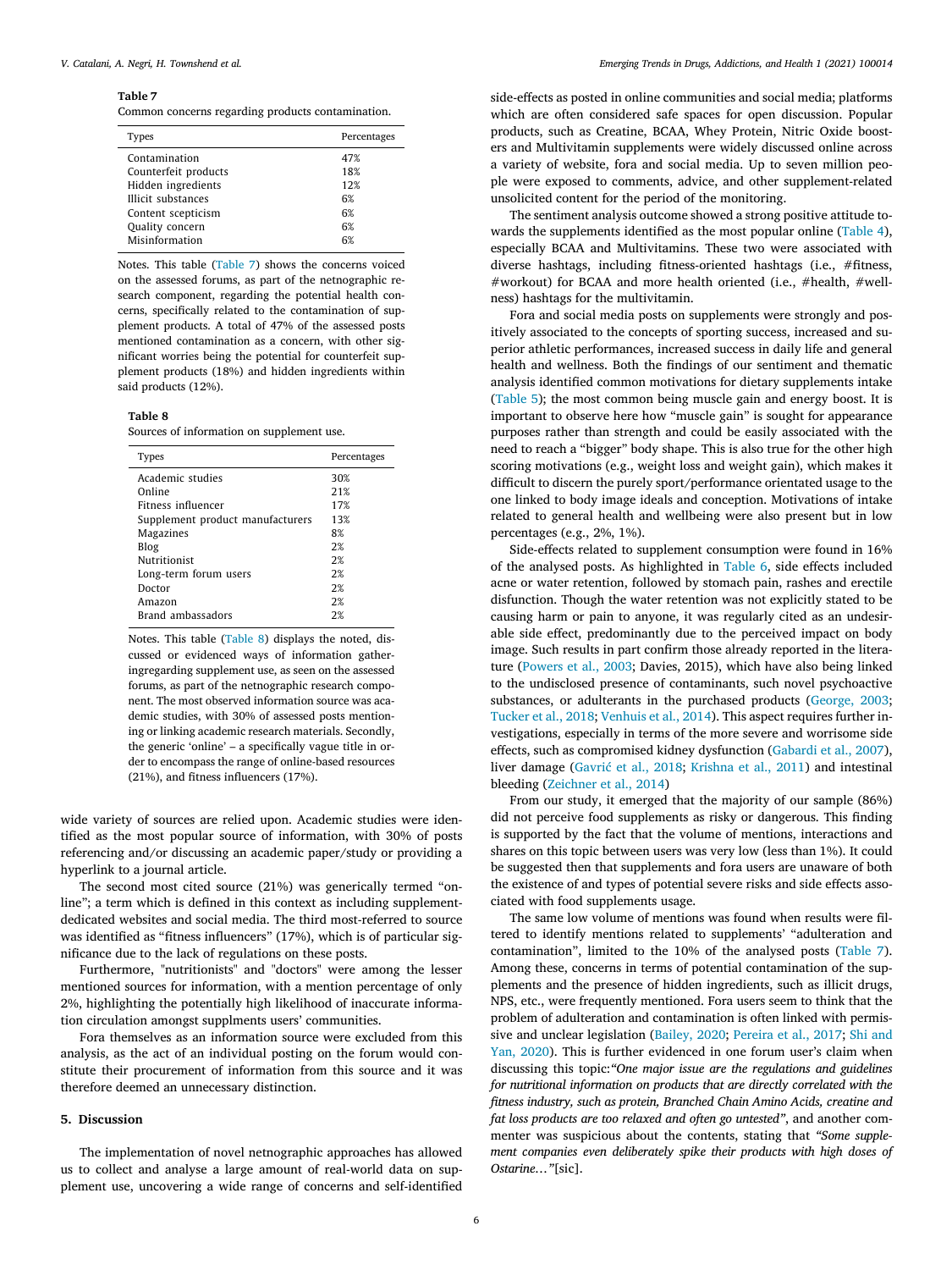<span id="page-6-0"></span>Furthermore, when concerns were raised about a specific product (e.g., side effects), manufactures were found to attribute these to intolerance or other subjective factors specifically related to the individual user rather than the products themselves. It is also possible that negative comments by users may have been concealed/deleted by fora moderators as this information goes against their commercial interests.Scepticism on the provided information and concerns about the quality of the purchased products were also found among the 6% of the examined posts.

However, as suggested by our thematic analysis, the majority of dietary supplement users considered online sources as trustworthy to gather information on supplement use, with only 2% consulting with doctors or nutritionists. Such a result is concerning considering that, currently, there are no legal nor site-specific regulations regarding the provision of information on supplements, meaning the promotion of such products could remain uncertified and potentially inaccurate.

While advice on supplementary intake has typically/hystorically been provided by coaches, medical professionals, and other more trusted and accountable persons [\(Denham,](#page-7-0) 2017; Garthe and [Maughan,](#page-7-0) 2018; Garthe and [Ramsbottom,](#page-7-0) 2020; [Heikkinen](#page-7-0) et al., 2011), the results of our work suggest that such advice is increasingly being sought online, often from social media interactions. Many of the identified sources contained fitness supplements' advertisements or reviews (which may be, in some cases, sponsored by a supplement manufacturer). Furthermore, forum users often found scientific information difficult to interpret, thus relying on different interpreters to disseminate the information, such as other forum users and fitness influencers.

Such a shift in advice/information seeking has been further facilitated by captivating and often misleading marketing strategies on social media and other channels [\(Correia,](#page-7-0) 2004; [Dwyer](#page-7-0) et al., 2018; Federal Trade [Commission,](#page-7-0) 2001; [Starr,](#page-7-0) 2015; Villafranco and Lustigman, 2007). The lack of control over the latters makes supplements consumption even more risky [\(Sullivan](#page-7-0) et al., 2016). As previously argued, the absence of strict regulations and mandatory toxicology tests enables online distributors, as well as physical retailers, to easily sell counterfeit supplements to unaware customers which urge protection [\(Jackson](#page-7-0) et al., 2010; Lee et al., [2017\)](#page-7-0).

The scenario depicted by this study is further complicated if one considers the emergence of a new cohort of supplement users aiming at improving their body image [\(Mooney](#page-7-0) et al., 2017; [Corazza](#page-7-0) et al., 2019; Dores et al 2021). As we have seen, although the use of supplements has predominantly been associated with elite sports, it is now widespread across all levels , from pro athletes to amateurs and casual gym-goers [\(CRN,](#page-7-0) 2018; van de Ven et al., [2020\)](#page-7-0). It was not surprising that most of the web pages retrieved in this study were health blogs reviewing supplements' brands, sports fora discussing specific workout programs and social media threads seeking counselling for beginners. New users often have very low knowledge on sports supplements, and rely on these sources for health advice on how to start their journey with supplementation.Hence they are more prone to be the object of misleading or false claims marketing strategies. These have the potential to fuel supplement intake of a high-risk and uninformed nature, especially among new and inexperienced users.

#### **6. Conclusion**

In a context where unsolicited social media posts are being used to promote a wide range of fitness supplements, replacing advice which has been typically provided by coaches, medical and other professionals, efforts should be made to ensure the quality and reliability of this information to the public in order to avoid high-risk supplement use and the emergence of unwanted adverse effects associated with their consumption.

Moreover, while experienced users might be aware of the risks associated with the use of dietary supplements, more vulnerable and inexperienced individuals may be unknowingly exposing themselves to potent and highly toxic drugs, which remain undisclosed on products' labels.

As such, prevention and education activities should be developed to target this new cohort of supplement users, which includes teenagers and young people who often do not receive any medical advice or supervision.

Clinicians should be informed and invited to ask patients about their use of supplements and report suspected adverse events to health agencies, helping to create a toxicity profile and report possible product adulteration. Furthermore, the contamination and/or mislabelling of supplements contents should be more thoroughly assessed in order to better understand the frequency and likelihood of potential dangers linked to the use of food supplements. This could be achieved through collaboration between government/regulatory agencies and academic institutions, as well as with new multidisciplinary approaches designed to provide clear and accessible information across all educational, clinical, research and sporting communities.

Finally, although comprehensive, our results represent only the "tip of an iceberg", which warrants further investigations. The use of big data and artificial intelligence, which are currently specifically developed for and incorporated in general pharmacovigilance and toxicovigilance programs, may facilitate future work in the field and help to anticipate new trends.

# **7. Study limitations**

Our research present findings which need to be interpreted considering the following limitations. First, our analysis is based on anecdotal, self-reported evidenced emerged from contents posted online: the authenticity and reliability of the claims on motivations, side-effects, health concern and related aspects cannot be analytically confirmed since they are solely based on users' experiences. Thus, our findings cannot be generalised. Furthermore, our study only analysed contents in the English language: the implementation of non-English online material would provide a more complete and comprehensive analysis of the topic.

# **Authors' contributions**

Conceptualization, OC, AN, PS,VC;methodology, OC, AN, PS, AT; netnographic collection and analysis, AN, HT, MP; resources: OC; data curation: AN, HT, MP, VC; writing of original draft and preparation writing-review and editing AN, HT, MP, VC; supervision, OC, AT; project coordination: OC; funding acquisition: OC. All authors have read and agreed to the published version of the manuscript.

# **Funding**

The study was supported by a grant of the World Anti-Doping Agency.

# **Declaration of Competing Interest**

Authors declared no conflict of interest

#### **Supplementary materials**

Supplementary material associated with this article can be found, in the online version, at [doi:10.1016/j.etdah.2021.100014.](https://doi.org/10.1016/j.etdah.2021.100014)

# **References**

Ahmed, W., 2019. Using Twitter as a data source: an overview of social media research tools (2019) | Impact of Social Sciences URL [https://blogs.lse.ac.uk/impactofsocialsciences/2019/06/18/using-twitter-as-a-data](https://blogs.lse.ac.uk/impactofsocialsciences/2019/06/18/using-twitter-as-a-data-source-an-overview-of-social-media-research-tools-2019/) -source-an-overview-of-social-media-research-tools-2019/ (accessed 4.19.21).